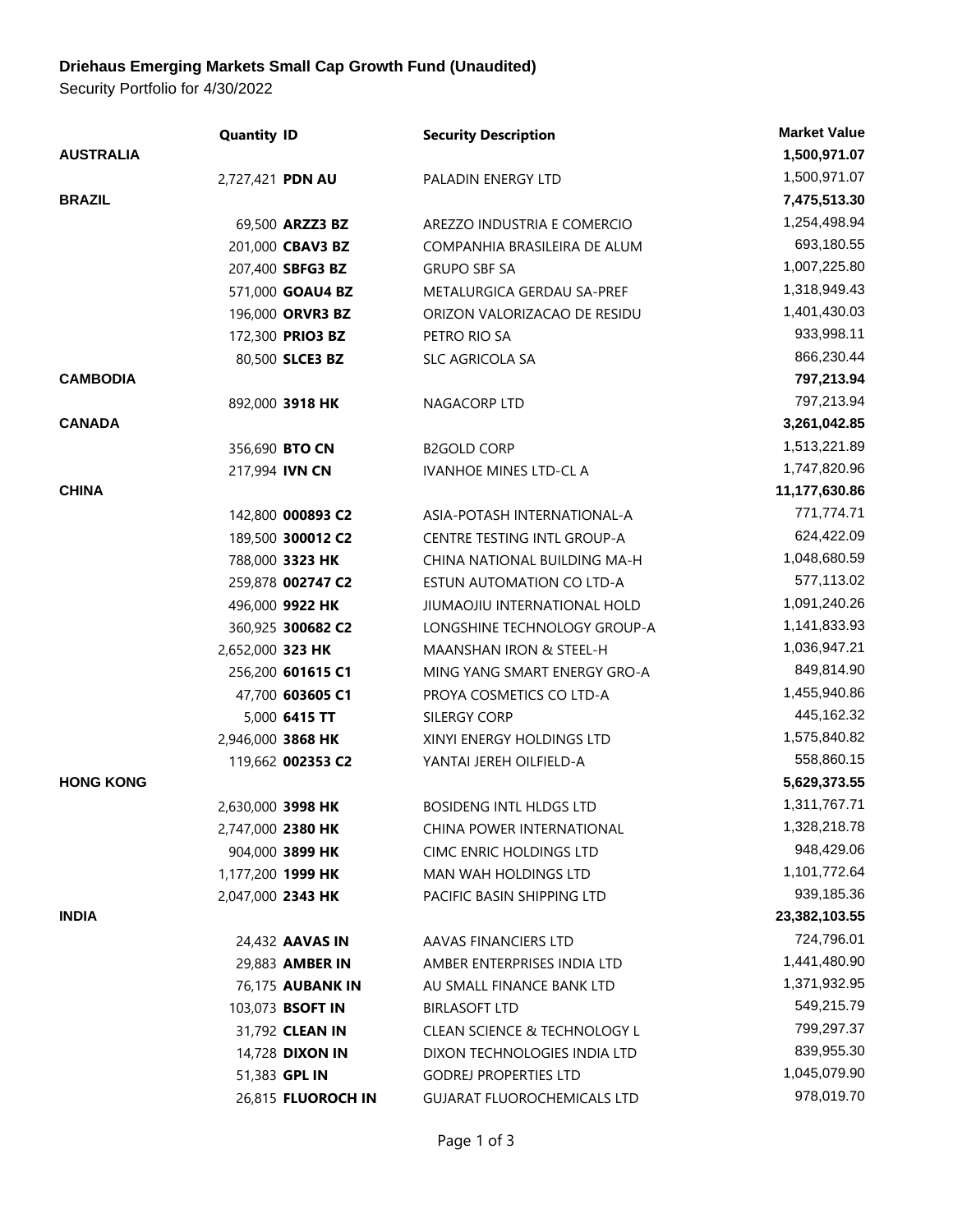|                     | 311,420 IEX IN    |                     | INDIAN ENERGY EXCHANGE LTD     | 863,373.46   |
|---------------------|-------------------|---------------------|--------------------------------|--------------|
|                     |                   | 155,190 JUBI IN     | <b>JUBILANT FOODWORKS LTD</b>  | 1,095,916.83 |
|                     |                   | 123,368 MAXHEALT IN | MAX HEALTHCARE INSTITUTE LTD   | 663,973.80   |
|                     |                   | 35,795 MTARTECH IN  | MTAR TECHNOLOGIES LTD          | 779,129.54   |
|                     |                   | 105,807 OBER IN     | <b>OBEROI REALTY LTD</b>       | 1,318,128.42 |
|                     |                   | 82,964 POLICYBZ IN  | PB FINTECH LTD                 | 716,727.17   |
|                     |                   | 86,110 RDCK IN      | RADICO KHAITAN LTD             | 1,006,201.53 |
|                     |                   | 65,593 SOBHA IN     | SOBHA DEVELOPERS LTD           | 549,057.14   |
|                     |                   | 119,411 SONACOMS IN | SONA BLW PRECISION FORGINGS    | 980,922.74   |
|                     |                   | 125,708 SYNG IN     | SYNGENE INTERNATIONAL LTD      | 1,023,077.80 |
|                     |                   | 115,657 TVSL IN     | TVS MOTOR CO LTD               | 981,374.97   |
|                     | 215,927 VBL IN    |                     | <b>VARUN BEVERAGES LTD</b>     | 3,048,613.30 |
|                     |                   | 158,997 VOLT IN     | <b>VOLTAS LTD</b>              | 2,605,828.93 |
| <b>INDONESIA</b>    |                   |                     |                                | 3,005,718.34 |
|                     | 3,186,600 ASSA IJ |                     | ADI SARANA ARMADA TBK PT       | 558,874.48   |
|                     | 3,817,900 BTPS IJ |                     | Bank BTPN Syariah Tbk PT       | 906,552.19   |
|                     |                   | 4,226,600 MDKA IJ   | MERDEKA COPPER GOLD TBK PT     | 1,540,291.67 |
| <b>MALAYSIA</b>     |                   |                     |                                | 1,025,117.50 |
|                     |                   | 163,361 LYC AU      | LYNAS CORP LTD                 | 1,025,117.50 |
| <b>MEXICO</b>       |                   |                     |                                | 2,954,701.87 |
|                     |                   | 581,400 TRAXIONA MM | <b>GRUPO TRAXION SAB DE CV</b> | 902,022.59   |
|                     |                   | 380,800 Q* MM       | QUALITAS CONTROLADORA SAB CV   | 2,052,679.28 |
| <b>PANAMA</b>       |                   |                     |                                | 531,584.61   |
|                     | 7,053 CPA         |                     | COPA HOLDINGS SA-CLASS A       | 531,584.61   |
| <b>PHILIPPINES</b>  |                   |                     |                                | 1,888,219.98 |
|                     |                   | 481,020 SECB PM     | <b>SECURITY BANK CORP</b>      | 946,233.58   |
|                     |                   | 1,756,300 WLCON PM  | WILCON DEPOT INC               | 941,986.40   |
| <b>POLAND</b>       |                   |                     |                                | 689,679.37   |
|                     |                   | 10,661 DNP PW       | DINO POLSKA SA                 | 689,679.37   |
| <b>SAUDI ARABIA</b> |                   |                     |                                | 2,738,105.73 |
|                     |                   | 48,310 LEEJAM AB    | LEEJAM SPORTS CO JSC           | 1,424,519.03 |
|                     |                   | 29,503 NAHDI AB     | NAHDI MEDICAL CO               | 1,313,586.70 |
| <b>SOUTH AFRICA</b> |                   |                     |                                | 1,714,232.28 |
|                     |                   | 36,955 MRP SJ       | MR PRICE GROUP LTD             | 500,893.52   |
|                     | 137,933 TFG SJ    |                     | THE FOSCHINI GROUP LTD         | 1,213,338.76 |
| <b>SOUTH KOREA</b>  |                   |                     |                                | 7,167,491.82 |
|                     |                   | 2,988 278280 KS     | CHUNBO CO LTD                  | 648,720.74   |
|                     |                   | 26,027 000990 KS    | DB HITEK CO LTD                | 1,365,066.17 |
|                     |                   | 6,750 383220 KS     | F&F CO LTD / NEW               | 745,193.96   |
|                     |                   | 21,191 010620 KS    | HYUNDAI MIPO DOCKYARD          | 1,391,070.39 |
|                     |                   | 14,526 020150 KS    | ILJIN MATERIALS CO LTD         | 995,410.70   |
|                     |                   | 14,587 058470 KS    | LEENO INDUSTRIAL INC           | 2,022,029.86 |
| <b>TAIWAN</b>       |                   |                     |                                | 4,416,306.28 |
|                     |                   | 31,000 6781 TT      | ADVANCED ENERGY SOLUTION HOL   | 944,658.68   |
|                     |                   | 7,000 5274 TT       | ASPEED TECHNOLOGY INC          | 614,832.98   |
|                     |                   | 193,000 3023 TT     | SINBON ELECTRONINCS CO LTD     | 1,695,228.64 |
|                     |                   | 26,550 6409 TT      | VOLTRONIC POWER TECHNOLOGY     | 1,161,585.98 |